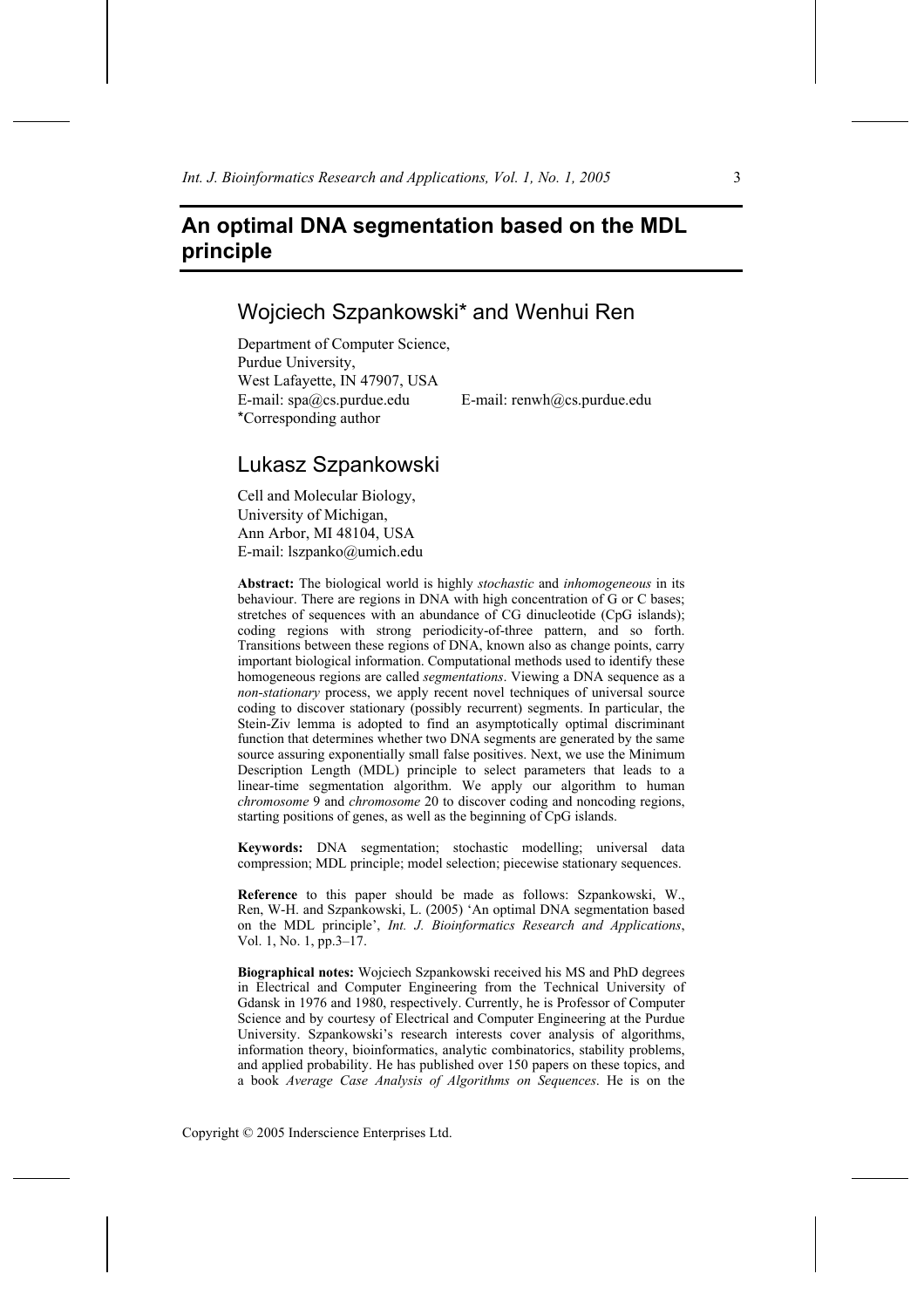editorial boards of *Theoretical Computer Science, ACM Trans. on Algorithms, Foundation and Trends in Communications* and *Information Theory, and Discrete Mathematics and Theoretical Computer Science*. He serves on the Steering Committee of the Analysis of Algorithms.

Wenhui Ren received his BS and MS degrees in Computer Science from the Purdue University in 2002 and 2004, respectively. Since 2002, he has been working as a graduate Research Assistant on bioinfomatic projects sponsored by the NSF and NIH. His research interests cover bioinformatics and application of information theory to computational biology.

Lukasz Szpankowski is currently an undergraduate senior at the University of Michigan, and is expecting to graduate with a BS in Cell and Molecular Biology in the spring of 2005. His interests include molecular biology, bioinformatics, and preventive medicine.

## **1 Introduction**

This work is built on two premises: On the one hand, a major challenge facing computational biology is the post-sequencing analysis of genomic DNA sequences, and in general biological sequences. It is known that a typical DNA sequence is not homogeneous and that (approximate) repetitions as well as regions with varying statistical properties may have biological meanings (e.g., regulatory elements, structural features of the DNA, CpG islands, coding vs. noncoding regions (Pevzner, 2000; Salzberg et al., 1999)). Computational methods used to identify these homogeneous regions are called segmentations. On the other hand, information theory (Cover and Thomas, 1991; Szpankowski, 2001), in particular source coding better known as data compression, explored patterns, repetitions, motifs, and sequence complexity to design optimal and universal compression schemes, for sequences generated by unknown sources. In *universal* data compression schemes the first (and the most important) step is the *modelling* part that finds a fit between data and a statistical model. This step is also common to many pattern discovery algorithms.

For the highly stochastic and inhomogeneous biological world (Salzberg et al., 1999), probabilistic methods such as the hidden Markov model, Bayesian approach, large deviations, combinatorial tools based on graphs, enumeration methods, and combinatorial optimisations are all well recognised techniques of computational biology (Baldi and Brunak, 2000; Clote and Backofen, 2000; Pevzner, 2000). In this paper, we apply rigorous methods of information theory to DNA segmentation and find recurrent sources in a DNA sequence (Bernaola-Galván et al., 2000; Li, 2001a, 2001b; Sahinalp et al., 2002). In particular, we use techniques developed for non-stationary sequences (Shamir and Merhav, 1999; Shamir and Costello, 2000). Furthermore, following recent experimental results (Nevill-Manning and Witten, 1999; Tabus et al., 2003), we adopt here the view that biological sequences are optimally compressed by nature. We then reverse this process, keeping optimal setting in place, to find structural properties of such sequences. This allows us to construct a linear-time segmentation algorithm.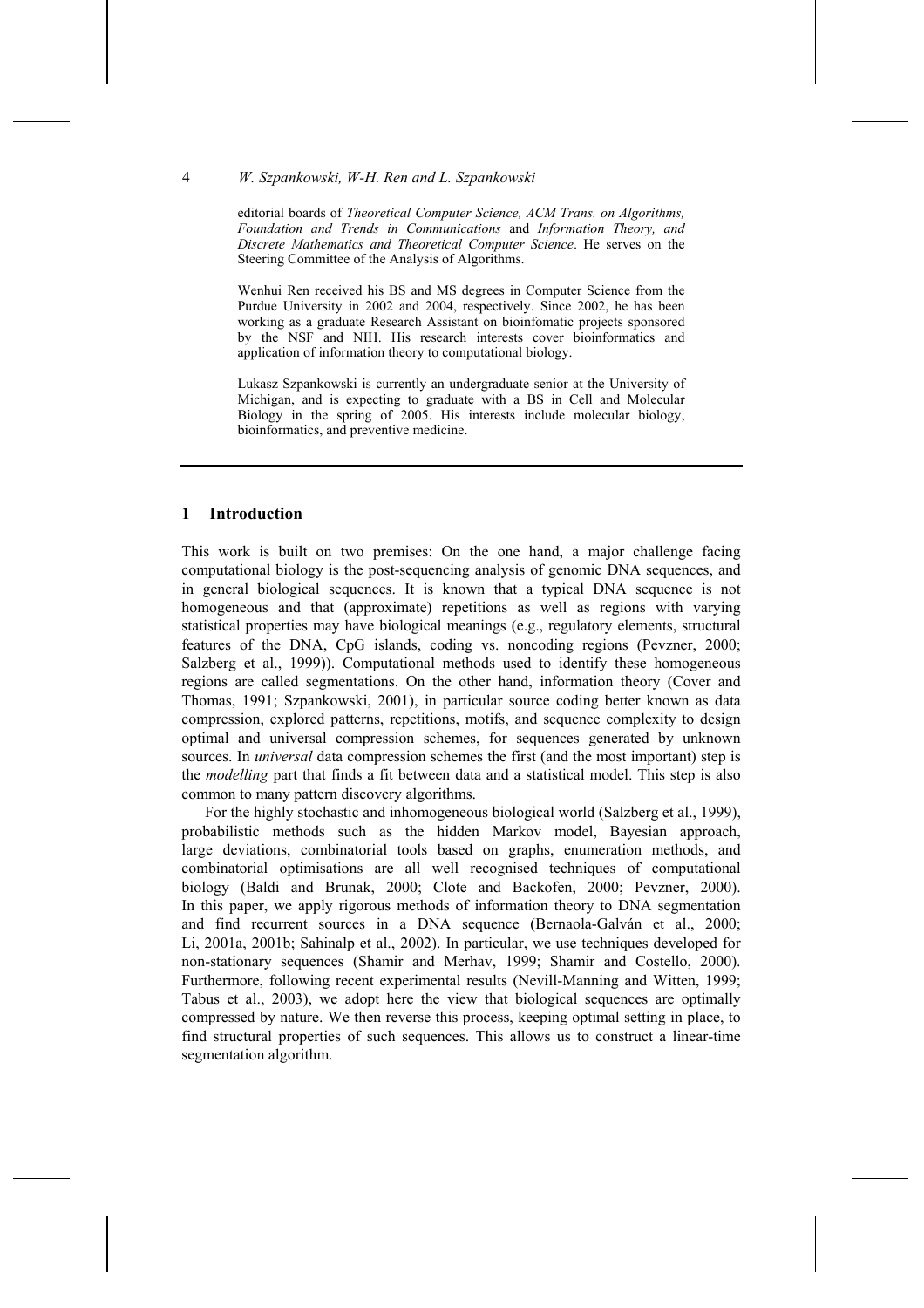

**Figure 1** The structure of a DNA with some additional signals shown

To justify our approach from a biological point of view, we briefly review some basic biological facts and present examples of non-stationary nature of biological sequences. We refer to Figure 1 (Salzberg et al., 1999).

- Oligomer frequency can be used to distinguish between coding and noncoding regions (i.e., 'junk DNA' also known as 'inter-gene region'). We observe that coding regions are rather short (averaging 150 nucleotides in length). It is known that coding regions are translated in triples while other regions are not. Therefore, the codon frequency of these regions might provide a distinctive statistical signature.
- Human gene mutations have been observed more frequently at certain dinucleotides than others. For example, in the dinucleotide CpG, the C nucleotide is often chemically modified by methylation leading to CpG being rarer in the genome than would be expected from the independent probabilities of C and G. Actually, for biological reasons, the methylation process is suppressed in short stretches of the genome, for example, around the promoters or start regions. As a consequence, one observes the so-called CpG islands of typically a few hundred to a few thousands bases long.
- Short oligomers can be used to detect a variety of important biological features in a sequence. For example, the region just before the splice site at the end of an intron typically has high  $C + T$  content. This is detectable by statistical methods, but the signal is too weak and often many false positives are detected.
- The ribosome binding site, which occurs just before the start codon initiates protein translation, shows a clear preferences for some bases over others at particular positions. In addition, there is a strong correlation between adjacent positions in the site.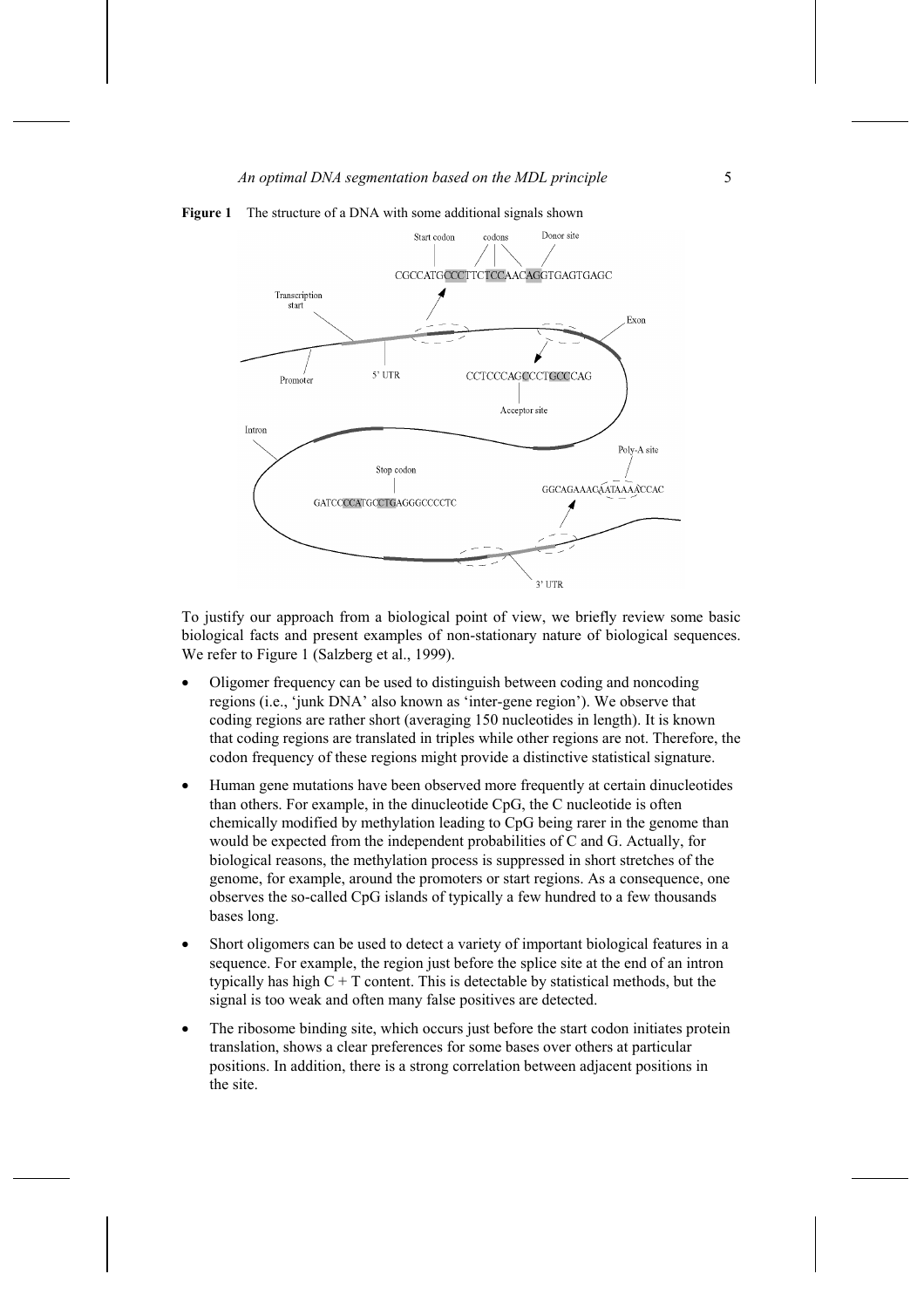*Segmentation*, also known as change point analysis or partitioning/fragmentation, was studied in various fields ranging from image processing to statistics. Earlier work on DNA segmentation are due to Churchill (1989), Crowley et al. (1997) (hidden Markov model), and others (e.g., moving window approach, walking Markov model). Techniques used range from Bayesian approach (Ramensky et al., 2000; Sahinalp et al., 2002), model selection (Li, 2001a, 2001b), and entropy-related techniques (Bernaola-Galván et al., 1996, 1999, 2000). One particular attractive segmentation is the divide-and-conquer approach (Bernaola-Galván, 1996) in which DNA is first segmented into two substrings for which the base composition is maximised, and this is carried on the left and right substrings. However, all the above techniques are computationally involved, and there are no clear criteria for stopping the recursion with an exception of Li (2001b). Our approach is based on well established theoretical foundation of data compression. Thus, we avoid intensive computation by selecting properly parameters up front. Our algorithm runs in  $O(N)$  steps where N is the length of the sequence.

Let us briefly summarise our methods and findings. We partition a DNA sequence (e.g., *chromosome 9*) into fixed length blocks. Guided by universal data compression, we follow Shamir and Costello (2000) and Shamir and Merhav (1999) and set the length of the block to minimise the average redundancy (MDL principle), which the authors of Shamir and Costello (2000) computed to be  $(\log N)^{1+\delta}$  ( $\delta > 0$ ) where *N* is the length of the DNA sequence in base pairs (bps). Then, we invoke the Stein-Ziv lemma (Ziv, 1988) (hypothesis testing and universal data compression) and apply asymptotically optimal discriminant to determine whether two blocks, say  $b_{i-1}$  and  $b_{i+1}$ , are generated by the same source. It turns out that the optimal discriminant is related to the so-called Jensen-Shannon divergence that was already heuristically used in DNA segmentation (Bernaola-Galván et al., 1996, 1999, 2000). If the discriminant function is positive and large, then a change point (i.e., change of distributions) is expected to occur in block *bi*. In this case, we additionally subdivide this block into subblocks of length (log log  $N$ )<sup>1+*δ*</sup> (i.e., establish level II partition) to assure the best fit of data from the MDL principle point of view. The optimal discriminant function is again applied to these subblocks. Once the change points are found, we compute entropy of these segments (between change points) to identify recurrent sources (see Figure 2 for an illustration).

**Figure 2** The optimal discriminant function and entropy for a randomly generated sequence (solid horizontal lines in part (b) are computed from the known distribution)

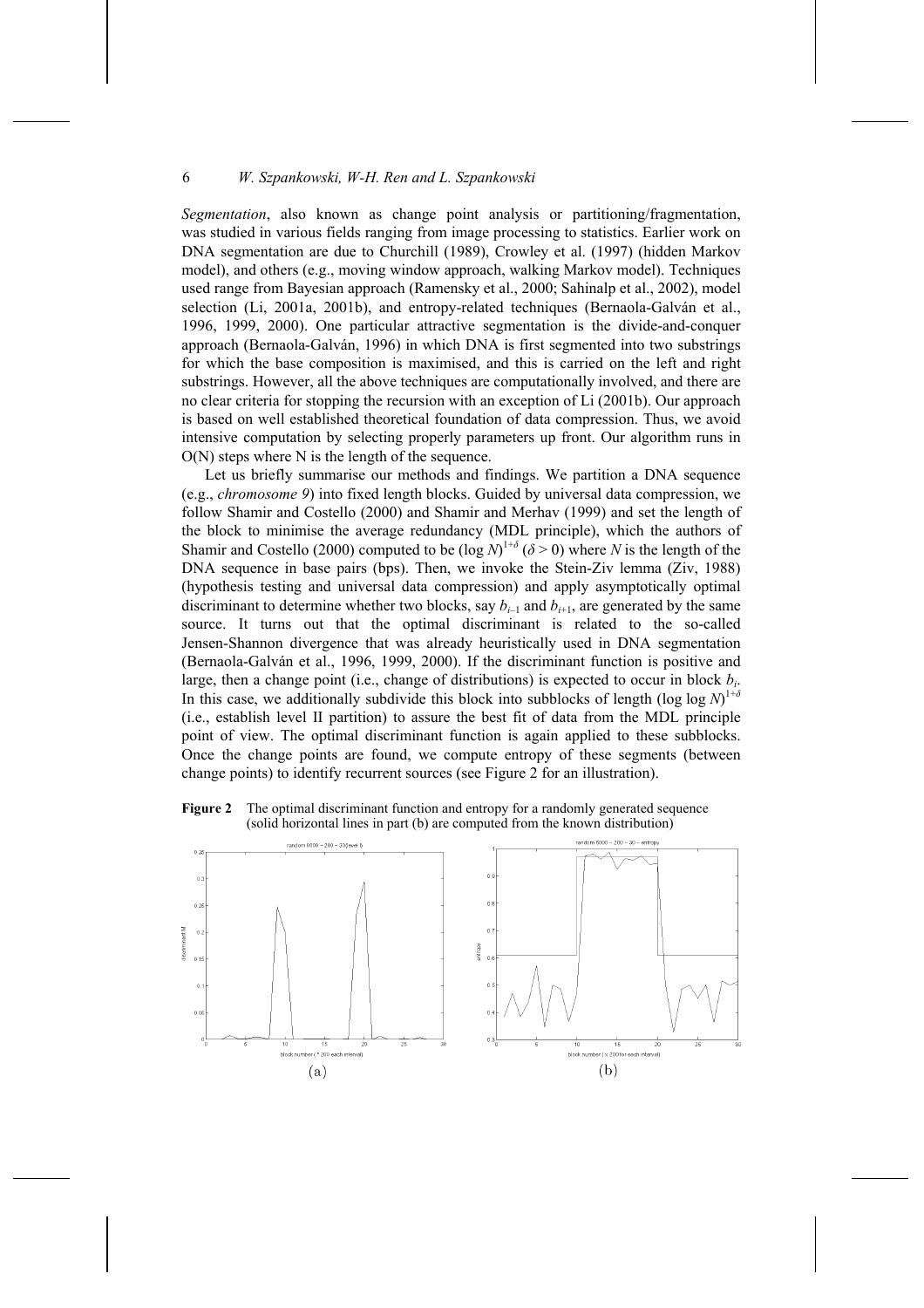This paper is organised as follows. In Section 2, we present our theoretical foundation and describe the proposed segmentation algorithm. In particular, we follow Shamir and Costello (2000) and apply Ziv's analysis to design an asymptotically optimal discriminant that decides whether two blocks are generated by the same source or not. In Section 3, we present our experimental results. We study human *chromosome 9*  and *chromosome 20*. We design five different groupings of bases *A*, *C*, *G,* and *T* (e.g., purine vs. pyrimidine, triplets of symbols as in codons) to amplify the discriminant function. This led us to find change points between coding and non-coding regions, starting positions of genes, as well as the beginning of a CpG island.

## **2 Theoretical underpinning**

In this section, we present theoretical underpinning of our approach. Throughout we assume that a sequence  $x_1^N = x_1 x_2 ... x_N$  is generated over a finite alphabet *A*. We sometimes write  $x \in A^N$  for  $x_1^N$ . As in Shamir and Costello (2000), we partition  $x_1^N$ into blocks  $b_1, b_2, ..., b_K$  such that  $|b_i| + \cdots + |b_k| = N$ , where  $|b_i|$  is the length of the *i*th block. As shown later we do not lose on asymptotic optimality by making all blocks equal. From now on, we set  $|b_i| = b$  for all  $1 \le i \le K$  such that  $b \cdot K = N$ . This partition constitutes *level* I of our algorithm.

The next step is to design an optimal procedure to ascertain that there is a change of distribution in, say block *i*. We adopt here the approach from the decision theory of optimal hypothesis testing and universal data compression as discussed in Ziv (1988). We first choose an optimisation criterion.

In general, let  $x \in A^n$  be a sequence of length *n* generated either by a source over alphabet *A* with probability distribution  $P_1$  or a source with probability distribution  $P_2$ . At this point, we assume  $P_1$  and  $P_2$  are *known*, and our goal is to decide upon seeing  $x \in A^n$ , which source generates it so that the probability of 'false decision' (false positives) is exponentially small. More precisely, following Ziv (1988), we are to find a *discriminant* function  $d(x)$ ,  $x \in A^n$  such that

$$
P_1(\mathbf{d}(x) > 0) := P_1(x \in A^n : \mathbf{d}(x) > 0)
$$

is maximised *subject to*

$$
P_2(\mathbf{d}(x) > 0) := P_2(x \in A^n : \mathbf{d}(x) > 0) \le 2^{-\lambda n}
$$

for some  $\lambda$  > 0. Stein's lemma described below generalised by Ziv provides a solution to this problem.

Let us define the *divergence* (rate)  $D(P_1||P_2)$  as

$$
D(P_1 \| P_2) = \lim_{n \to \infty} \frac{1}{n} \sum_{x \in A^n} P_1(x) \log \frac{P_1(x)}{P_2(x)}
$$

if it exists. To assure its existence, we assume hereafter that the source is strongly mixing. In a strongly mixing source the probability of two events *A* and *B* defined on two substrings separated by *g* symbols is bounded as follows:

$$
(1 - \psi(g))P(A)P(B) \le P(AB) \le (1 + \psi(g))P(A)P(B)
$$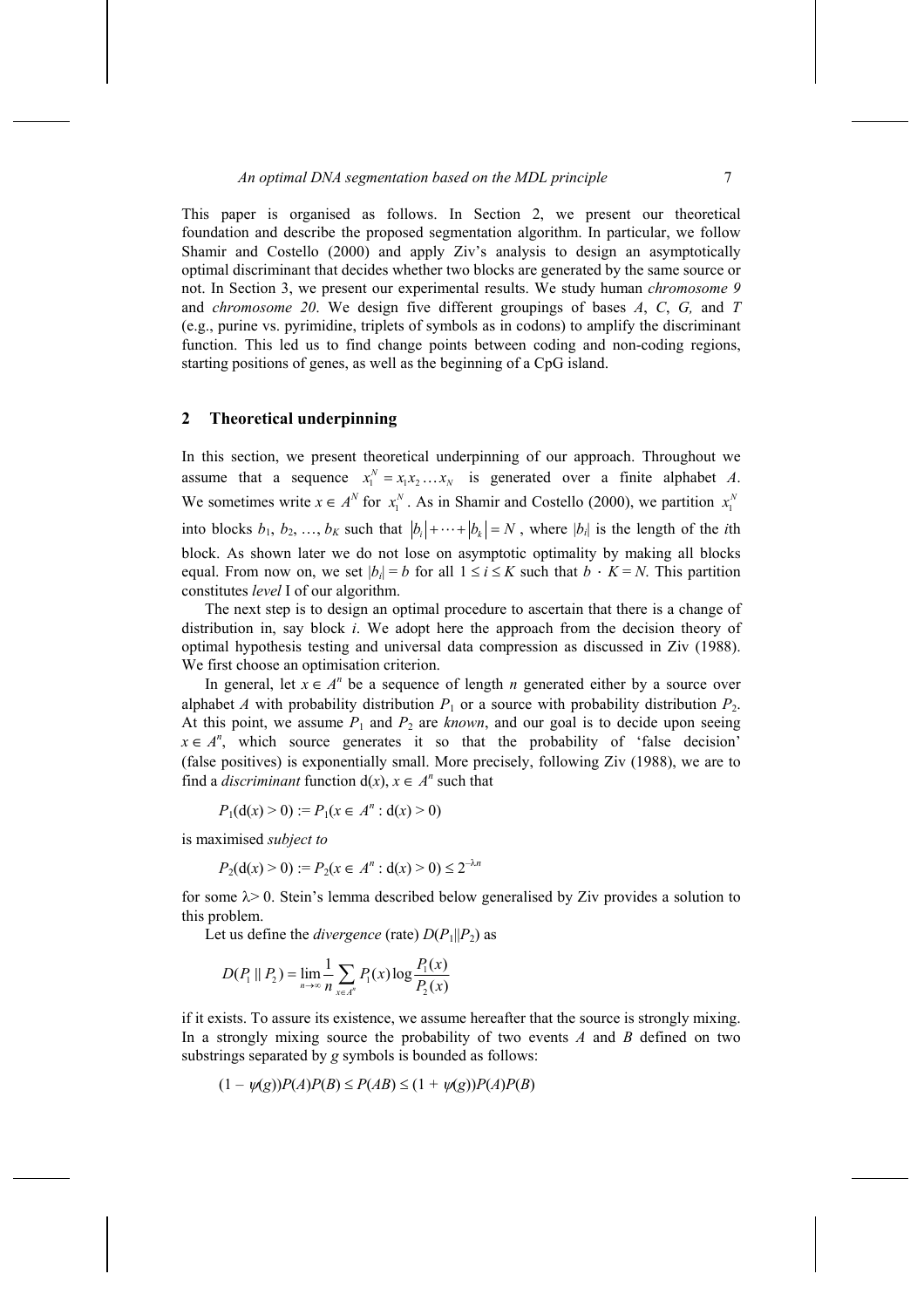where the mixing coefficient  $\psi(g) \to 0$  as  $g \to \infty$  (see Szpankowski (2001)). The reader may assume that  $x \in A^n$  is generated by a Markov source.

**Lemma 1 (Stein, 1952; Ziv, 1988):** Let  $P_1$  and  $P_2$  be generated by a strongly mixing *source, and let the discriminant d(x) be such that*

$$
P_2(\mathbf{d}(x) > 0)) \le 2^{-\lambda n}, \quad x \in A^n \tag{1}
$$

for some  $\lambda$  >0. Then

(i) For some  $\varepsilon > 0$ 

$$
\lim_{n \to \infty} P_1(d(x) > 0) \ge 1 - \varepsilon, \quad x \in A^n \tag{2}
$$

if and only if

$$
D(P_1||P_2) > \lambda \tag{3}
$$

(ii) If equation (3) holds, then equation (2) is true for all  $\varepsilon > 0$  provided  $d(x)$  is optimal and given by

$$
d(x) = \frac{1}{n} \log \frac{P_1(x)}{P_2(x)} \lambda
$$
\n(4)

for  $x \in A^n$ .

The Stein-Ziv lemma gives the best discriminant function for the above optimisation problem provided both distributions  $P_1$  and  $P_2$  are *known*. In reality, the distributions are not known but we can estimate them from data. Our goal now is to find a computable discriminant function that is still asymptotically optimal under the above criteria.

Ziv (1988) constructed such an asymptotically optimal discriminant function. We follow Shamir and Costello (2000) and modify it slightly for our purposes. First, Ziv observed that in order to obtain such a discriminant the training sequence, say  $y \in A^n$ must be such that its length is  $\Theta(x)$  (see Theorem 3 in Ziv (1988)). We simplify our presentation by assuming that  $|x| = |y| = n$ . Let now  $x, y \in A^n$  be two sequences of length *n*. Define the empirical entropies  $H(x)$   $H(x, y)$  as

$$
H(x) = -\sum_{a \in A} \frac{n_x(a)}{n} \log \frac{n_x(a)}{n},
$$
  

$$
H(x, y) = -\sum_{a \in A} \frac{n_x(a) + n_y(a)}{2n} \log \frac{n_x(a) + n_y(a)}{2n},
$$

where  $n_x(a)$ ,  $n_y(a)$  are the number of times symbol  $a \in A$  occurs in  $x, y \in A^n$ . Observe that  $H(x, y)$  is the empirical entropy of the concatenation  $x \cdot y$  of length 2*n*. Ziv (1988) in Theorem 4 basically proves that

$$
d(x, y) = H(x, y) - \frac{1}{2}H(x) - \frac{1}{2}H(y) - \frac{1}{2}, \quad x, y \in A^n
$$
 (5)

is asymptotically optimal discriminant (in the sense of Lemma 1) as  $n \to \infty$ .

In view of the above we define a new metric, as in Shamir and Costello (2000),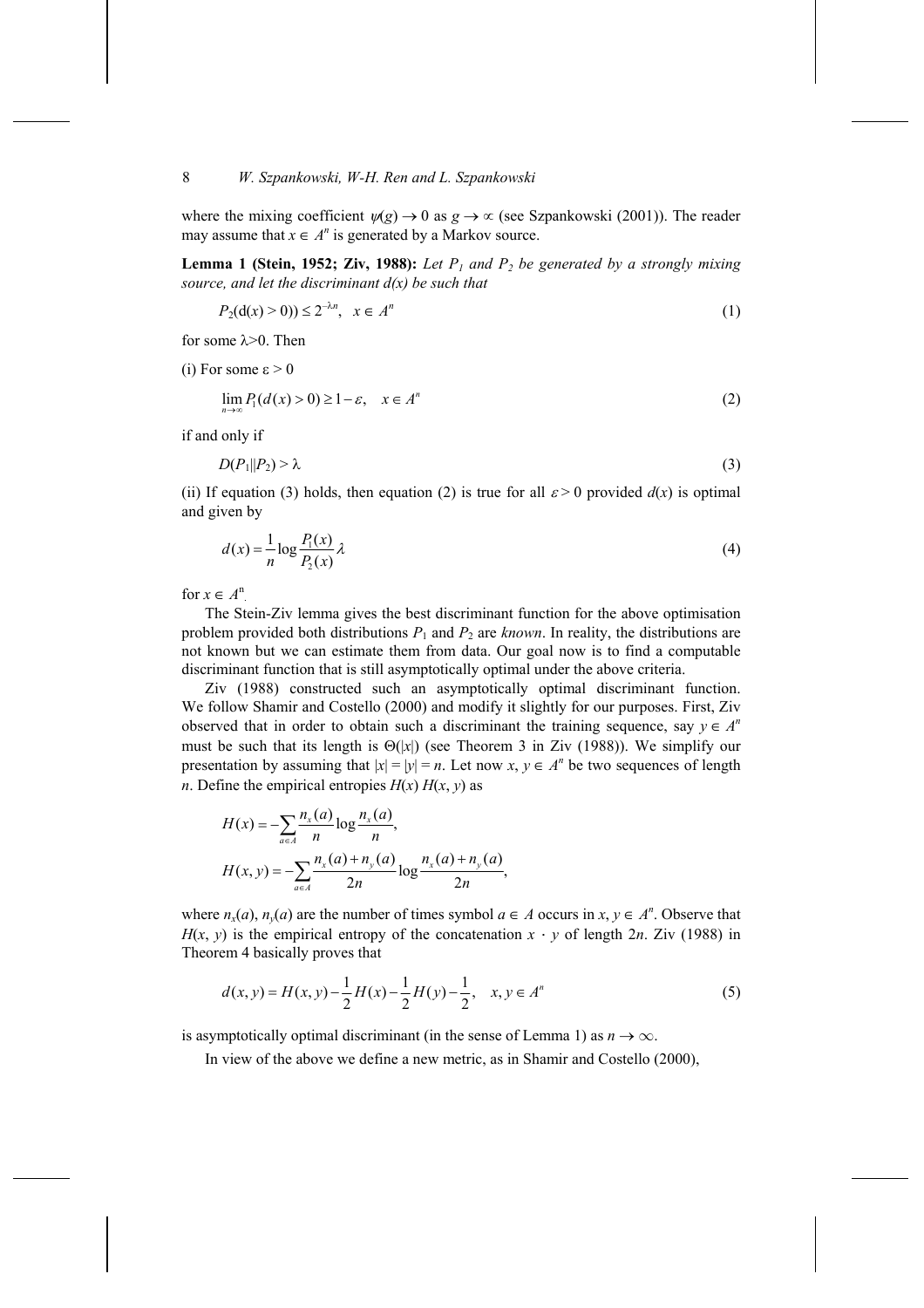An optimal DNA segmentation based on the MDL principle **9** 

$$
M(x, y) = H(x, y) - \frac{1}{2}H(x) - \frac{1}{2}H(y), \quad x, y \in A^{n}.
$$
 (6)

If  $M(x, y)$  is positive and large, then with high probability, x and y come from different distributions *and* the probability of false positive is exponentially small (with the exponent proportional to the value of  $M(x, y)$ ). Observe also that the bigger  $M(x, y)$  is, further apart the distributions are.

Let us come back to our original problem. We recall that the sequence  $x_1^N$  is partitioned into blocks  $b_i$  of equal size  $b$ . In order to decide whether there is a change in distribution in block  $b_i$ , we compute the following quantity, as suggested in Shamir and Costello (2000) and Clote and Backofen (2000)

$$
M(b_i) = H(b_{i-1}, b_{i+1}) - \frac{1}{2}H(b_{i-1}) - \frac{1}{2}H(b_{i+1})
$$
\n<sup>(7)</sup>

for  $2 \le i \le K - 1$ . As argued above, if  $M(b_i)$  is large, then one expects a change point (change of distribution) to occur in block  $b_i$ . We also know that this is the best discriminant in the sense of Lemma 1.

Let us illustrate our approach on an example. In Figure 2, we generated randomly a binary sequence (length  $N = 6,000$  and  $b = 200$ ) with distribution  $P_1 = \{0.4, 0.6\}$  till block  $b_{10}$ , then with distribution  $P_2 = \{0.1, 0.9\}$  up to block  $b_{20}$ , and finally we are again back to the original distribution  $P_1$ . Figure 2 clearly indicates change points at  $b_{10}$  and  $b_{20}$ . We observe that the values of  $M(b_{10})$  and  $M(b_{20})$  are *not* the same, as it should be since  $D(P_1||P_2) \neq D(P_2||P_1)$ . Also, in Figure 2 we plot the entropy in each segment  $(b_1, b_{10})$ ,  $(b_{11}, b_{20})$ , and  $(b_{21}, b_{30})$ . Observe that based on the entropy figure, we conclude that we return to distribution  $P_1$  after block  $b_{20}$  (the so-called recurrent hidden sources or recurrent segments).

Before we address the issue of selecting the optimal block size *b*, let us modify the algorithm as suggested in Shamir and Costello (2000). The point is that the block size *b* may be quite large (we need to have it large in order to take advantage of asymptotic optimality), while we would like to pin down the exact location of the distribution change. Therefore, we introduce *level II* partition. Every block of level I with *high* metric *M* is further partitioned into blocks  $\beta_i$  of equal length  $\beta = |\beta_i|$ . For level II, we apply the same metric *M*  $(\beta_i)$  in the same manner as in level I adopted to  $\beta$  partition of the selected

blocks of level I. In the next section (see Figures 3–8), we compute metric *M* for *chromosome 9* and *chromosome 20*.

We still need to decide how to choose the block sizes *b* of level I and  $\beta$  of level II. This is an important computational problem since selecting all possible block sizes will lead to computational explosion as in Bernaola-Galván et al. (1996). We solve this problem by appealing to the minimum description length (MDL) principle. That is, we choose *b* and  $\beta$  such that the description of the sequence  $x_1^N$  is the smallest possible, or equivalently  $x_1^N$  is optimally compressed. Citing Shamir and Costello (Proposition 2 of Shamir and Costello (2000)), we conclude that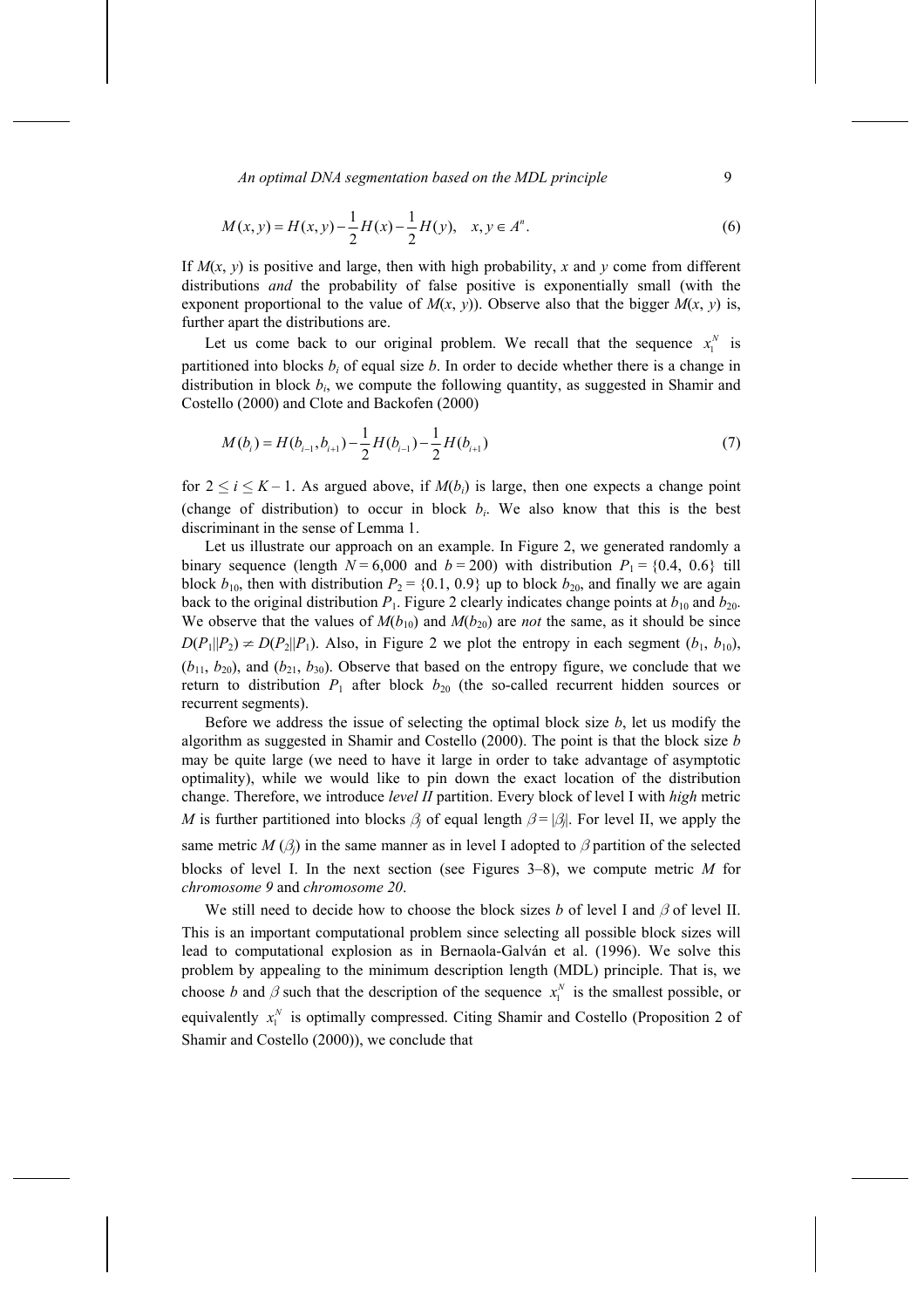$$
b = (\log N)^{1+\delta} \tag{8}
$$

$$
\beta = (\log \log N)^{1+\delta} \tag{9}
$$

for some  $\delta > 0$ . In Figures 5(a) and 6, we compare metric *M* computed for *chromosome 20 q12-13.12* (*AL021578*) for the *optimal* selection of *b* and *β* (see Figure 5(a)) and arbitrary selection of *b* and *β* (see Figure 6). Clearly, optimal values of *b* and *β* are able to pick up biologically meaningful change points (in this case a CpG island). We also observe that with such selections of the block sizes, the segmentation algorithm runs in *O*(*N*) time.

Finally, we comment on the threshold value  $M<sub>th</sub>$  of the discrimination function *M*(*x*, *y*). The idea is to find  $M_{th}$  such that for a given  $\alpha$  (e.g.,  $\alpha = 10^{-4}$ ), the false positive probability does not exceed *α,* assuring high probability of success (i.e., inequalities (1) and (2) of Lemma 1 hold). From (1), we find  $\lambda_{\text{th}}$  such that  $2^{-\lambda_{\text{th}}} = \alpha$  for the block size *b*. We then set  $d(x, y) = M_{\text{th}} - 1/2\lambda_{\text{th}} \gg 0$ , and by equation (5) we may choose

$$
M_{\rm th} > \frac{1}{2} \lambda_{\rm th} = \frac{\log_2 \alpha^{-1}}{2b}.
$$

For example, for  $\alpha = 10^{-4}$  and  $b = 300$ , we find  $M_{th} \ge 0.022$ .

In passing, we should point out that metric  $M(x, y)$ , known also as the Jensen-Shannon divergence, was used before for DNA segmentation in Bernaola-Galván et al. (1996, 1999, 2000). However, the authors of Bernaola-Galván et al. (1996, 1999, 2000) did not use the MDL principle that resulted in much higher algorithmic complexity. Furthermore, in our opinion no proper mathematical justification was presented in Bernaola-Galván et al. (1996, 1999, 2000).

**Figure 3** Level I (part a) and level II (part b) of the discriminant function *M* for the *human chromosome 9q34.2–34.3* from 12,379 bps to 15,578 bps of purine (A and G) and pyrimidine (T and C) with block size 45 bps. The coding region starts around block 54 in level I and around block 7 in level II which corresponds to 2,421 bps – the exact position of the beginning of the coding region

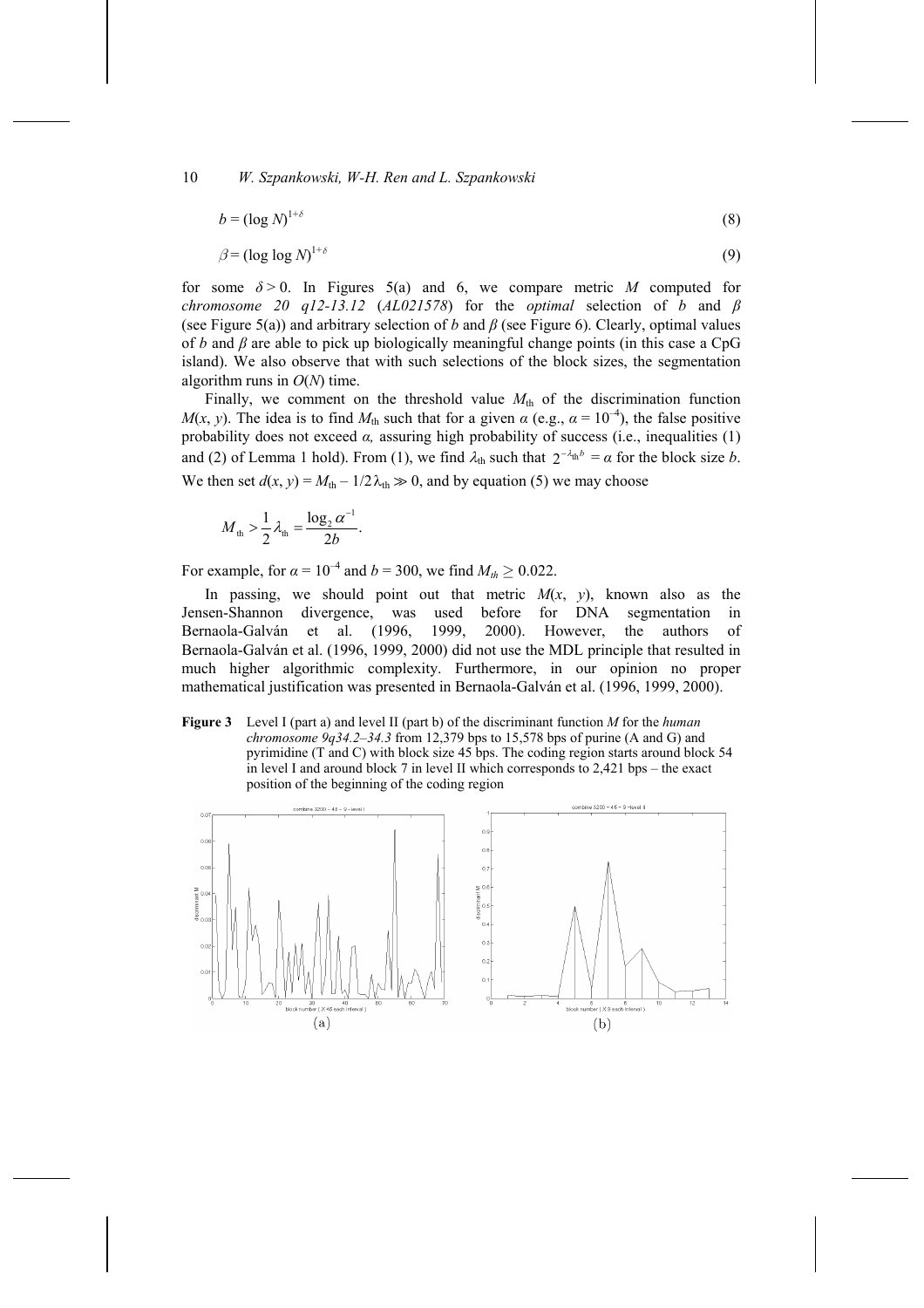#### **3 Experimental result**

In this section, we discuss some experimental studies in which the proposed algorithm was applied to *chromosome 9* and *chromosome 20* in order to identify biologically meaningful change points such as CpG islands, start point of genes, and non-coding regions.

*Chromosome 9* is approximately 145 Megabases in length, and chiasma counts suggest a genetic length of 116 cM in males. The Genethon genetic map of *chromosome 9* contains 189 markers and estimates the distance as 138.5 cM in males and 194.5 cM in females, although the distance from the most distant markers to the telomeres is not known. A comprehensive map in SIGMA produced at the *chromosome 9* Workshop in 1996 contains 137 genes (excluding ESTs) and 783 DNA segments. The most recent RH map (Gene-Map 98) shows 1,248 distinct gene based STSs on *chromosome 9*. One of the earliest recognised autosomal linkage groups, that of the ABO blood group locus and the disease Nail-Patella syndrome, is on 9q34, and recent years have seen the identification of the NPS gene as well as several others among the 53 'disease genes' recognised on this chromosome (see http://www.gene.ucl.ac.uk/chr9/).

Firstly, we use clone RP11-100C15 on chromosome 9q34.2–34.3. This portion of DNA contains coding and non-coding regions (i.e., 'junk DNA') as well as CpG islands. We apply our discriminant function to discover these regions. We first observe that working with the four letter alphabet  $\{A, C, G, T\}$  is non-desirable due to high variability of *M*. This was already observed by others (e.g., Bernaola-Galván et al., 1996, 1999, 2000), and therefore we either group some letters to form a smaller alphabet or to extend the alphabet.





In our first experiment, we consider the portion of chromosome 9q34.2–34.3 from 12,379 bps to 15,578 bps. It contains the noncoding region (i.e., 'junk DNA') from 12,379 to 14,800 bps and the coding region (i.e., exons and introns) of length 778 (14,801–15,578 bps). We apply our discriminant function with block length  $b = 45$  in level I and  $\beta = 9$ bps in level II for the two symbol alphabet  $\{P, R\}$ , where  $P = \{A, G\}$  (purine) and  $R = \{T, C\}$  (pyrimidine). Results are shown in Figure 3. We observe that the highest value of M in level I (see Figure 3(a)) occurs in the 54th block (= 2,409 bps), which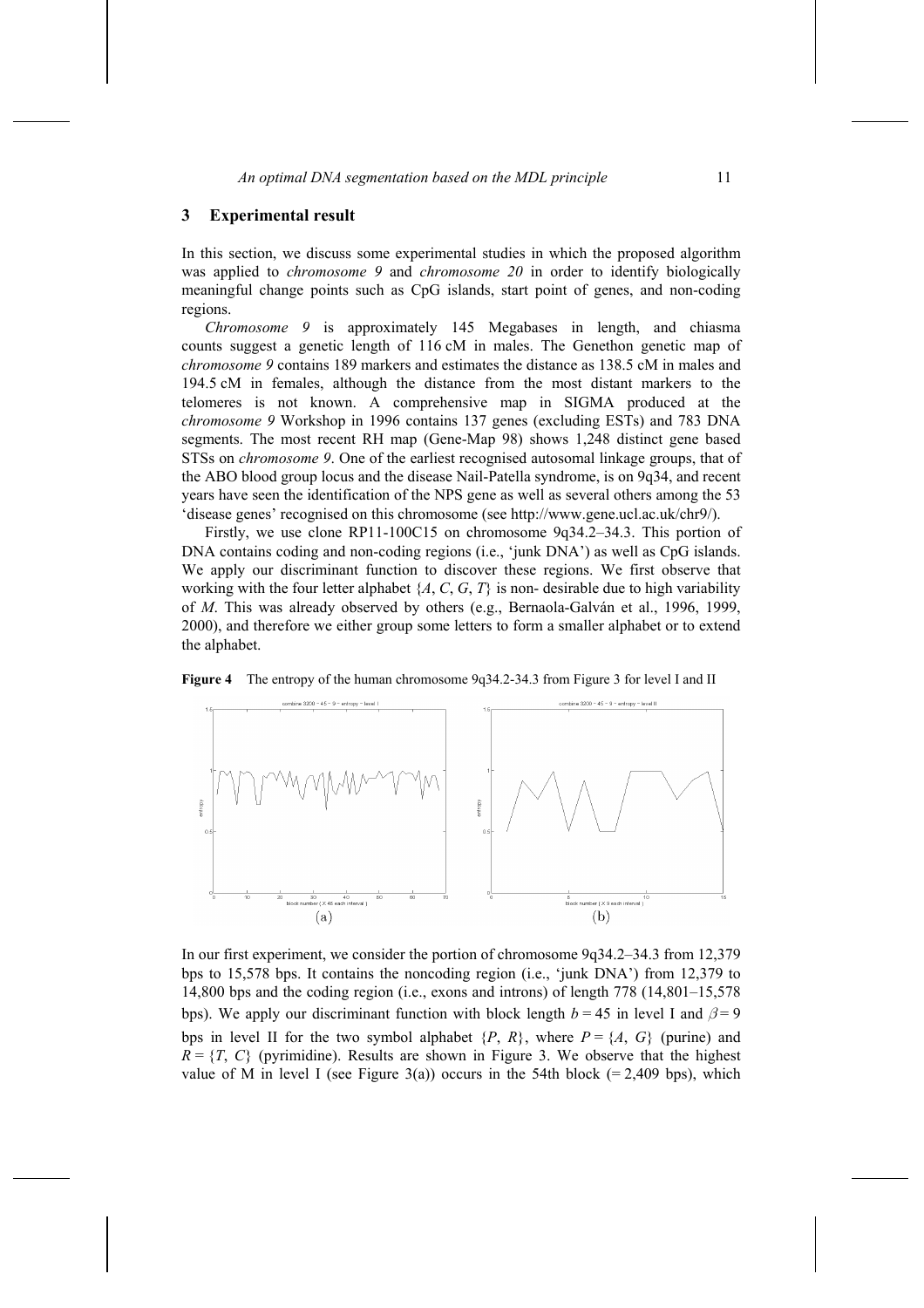approximates very well the change point between coding and noncoding regions at 2,421 bps. In Figure 3(b), we plot the discriminant *M* for level II around the 54th block. The highest value of *M* appears around the 7th block corresponding to 2,426 bps which exactly matches the change point at 2,421.

In order to identify recurrent segments of Figure 3, we plot in Figures 4 the empirical entropy for level I and level II, respectively. The entropy figure is, unfortunately, more fuzzy, especially in level I. This is not a big surprise since, as we computed,  $P(R) \approx 0.484963$  in the first segment changes to  $P(R) \approx 0.376813$  in the second segment, finally setting at  $P(R) \approx 0.483660$ . Thus, the difference is rather small and the entropy is close to 1 in all segments. However, the change of entropy is more visible in level II as Figure 4 shows.

In our second set of experiments, we use the human DNA sequence from clone RP3-453C12 of *chromosome 20* in the range q12-13.12. This DNA sequence contains two isoforms of the MATN4 (matrilin 4) gene, the RBPSUHL (recombining binding protein suppressor of hairless-like (Drosophila)) gene, the SDC4 gene, part of a gene for a novel protein (similar to Drosophila CG11753), part of the gene for a p53 response element (clg01), parts of two isoforms of a novel gene for an uncharacterised hypothalamus protein, a gene for a novel protein, ESTs, STSs, GSSs, and CpG islands. Totally it has 1,47,800 bps of DNA sequence data (www.ncbi.nlm.nih.gov/entrez/ query.fcgi?db=nucleotide&cmd=search&term=AL021578).

**Figure 5** Level I (part a) and level II (part b) of the discriminant function *M* for the human *chromosome 20 q12-13.12 (AL021578)* with 1,47,800 bps of purines (A and G) and pyrimidines (T and C) with a CpG island starting at the 80th block of level I and around block 5 of level II. The block size of level I is 350 while level II is 35



We first consider 1,47,800 bps of *chromosome 20q12-13.12*. It contains a CpG island starting at position 27,752. In Figure 5, we plot level I and level II of the discriminant function *M* for the alphabet  $\{P, R\}$ . We clearly identify a transition occurring at the 80th block, which corresponds to the position 27,825 bps. A more careful analysis of level II (Figure 5(b)) reveals that the change point is around 27,725 bps, which is very close to 27,752 bps where the CpG island starts.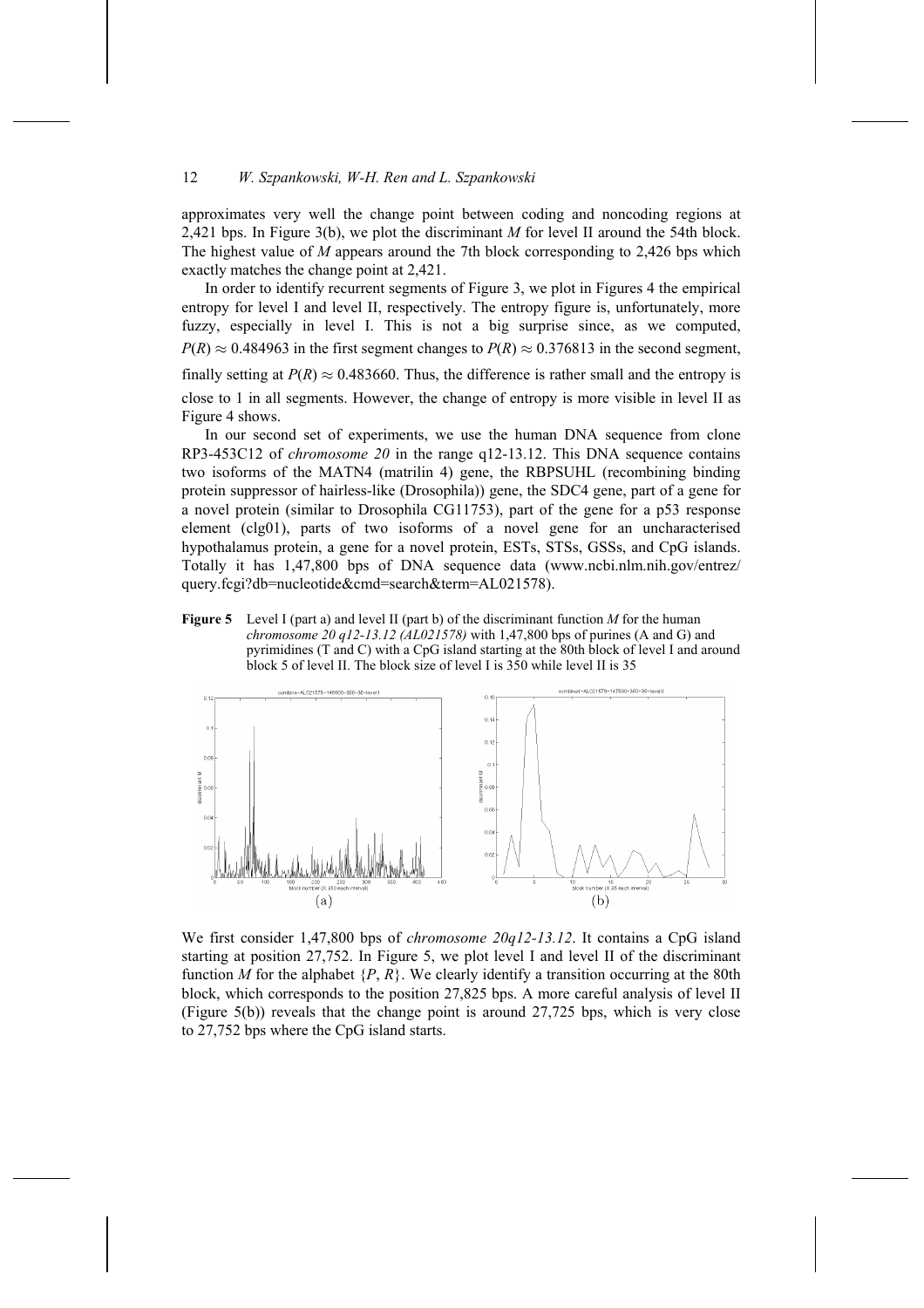In order to verify the optimality of the block selection  $(b = 350)$ , we repeat experiments of Figure 5 but with a non-optimal block size selection. In Figure 6, we re-plot Figure 5(a) with the block sizes  $b = 80$  and  $b = 1,000$ . Clearly, non-optimal block sizes make the graph of *M* more fuzzy, and one cannot identify biologically meaningful change points (e.g., the CpG island of Figure 5).

In the previous experiments, we grouped  $\{A, C, G, T\}$  into a new alphabet of size two  ${P, R} = {A/G, C/T}$  (i.e., purines and pyrimidines). We refer to this approach as the *2-phase method*. There is, however, another way of grouping {*A*, *C*, *G*, *T*} that is particularly useful for finding CpG islands. In Figure 7, we group *C* and *G* together, and then *A* and *T* together, for the AL021578 sequence. There are CpG islands in the intervals (4,751, 5,279), (9,429, 9,829), (22,943, 23,233), (27,905, 28,288), (59,288, 59,896), and (1,27,233, 1,27,761). In Figure 7 we identify six out of 16 CpG islands in AL021578.

We now turn our attention to discovering coding regions in *chromosome 20*. When studying such translated regions, it makes sense to group symbols in triples (since, as we know, they are responsible for coding proteins). It was observed (Bernaola-Galván, 2000) that such triples do have distinctly new distribution in the coding region. Therefore, we propose three additional methods in which we expand the alphabet rather than shrink it:

- *12-phase method.* In this case, we consider the original alphabet  $\{A, C, G, T\}$  but to each symbol we assign one of three phases  $j = 0, 1, 2$ , that is, a nucleotide at position *i* has its phase  $j = i$  mod 3. Therefore, every nucleotide of the DNA sequence can be substituted by one of the following symbols: A0 A1 A2 T0 T1 T2 G0 G1 G2 C0 C1 C2. For instance, A2 means that we have found a nucleotide A with phase equal to 2. This method was already used in Bernaola-Galván (2000).
- *24-phase method*. In this method, we consider triplets of purines and pyrimidines (hence  $2^3 = 8$  basic cases) together with three phases as in the *12-phase method*. This gives an extended alphabet of size 24.
- *192-phase method*. The same as the *24-phase method* except that we use the original alphabet  $\{A, C, G, T\}$  (i.e.,  $192 = 3 \cdot 4^3$ ).
- **Figure 6** Level I of the discriminant function *M* (with block size 80 bps and 1,000 bps, respectively) for the human *chromosome 20q12-13.12(AL021578)* of purines (A and G) and pyrimidines (T and C). The CpG island starting at 27,752 in Figure 5(a) cannot be identified here

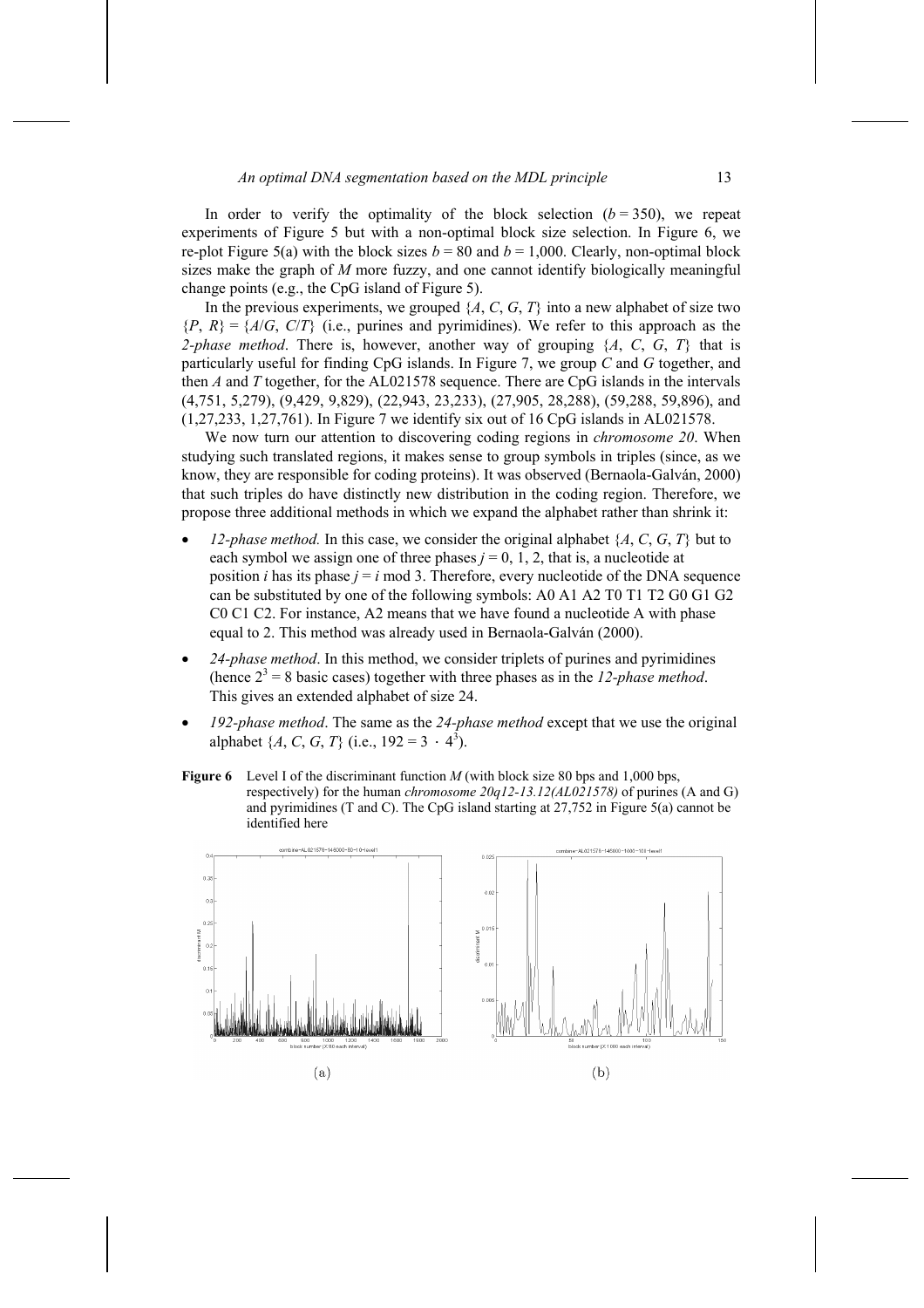



In addition, the above three methods are enhanced with a 'shifting value' representing the beginning of the first block in level I. That is, the shifting value specifies the starting position of the DNA reading frame. For instance, if the shifting value is 300 and the block size  $b = 600$ , then the first block is from 300 to 900. Obviously, different shifting values result in different data in each block leading further to new values of *M*. This allows us to identify 'unexpected' change points.

| Shifting num | 2 phase | 12 phase | 24 phase | 192 phase |
|--------------|---------|----------|----------|-----------|
| $\theta$     | 45/39   | 60/52    | 45/38    | 45/150    |
| 100          | 180/45  | 60/48    | 45/38    | 194/45    |
| 200          | 45/180  | 236/60   | 180/39   | 194/45    |
| 300          | 45/180  | 60/51    | 45/180   | 14/45     |
| 400          | 45/38   | 60/236   | 45/180   | 45/218    |
| 500          | 45/38   | 60/51    | 45/180   | 45/195    |
| 600          | 45/38   | 60/39    | 45/36    | 195/45    |

**Table 1** Top two transition points in *chromosome 20q12-13.12* (AL021578)

In Table 1, we list two highest transition points for the four methods we just discussed together with various shifting values in the range 0–600. As before, we analyse the DNA sequence of human chromosome *20q12-13.12*. In Table 1, we show the block numbers for each experiment (e.g., 45/180 means that the first transition point is at the 45th block and the second highest transition point is at the 180th block). Finally, we select biologically meaningful transition points. The results are presented in Figure 8 from which we conclude: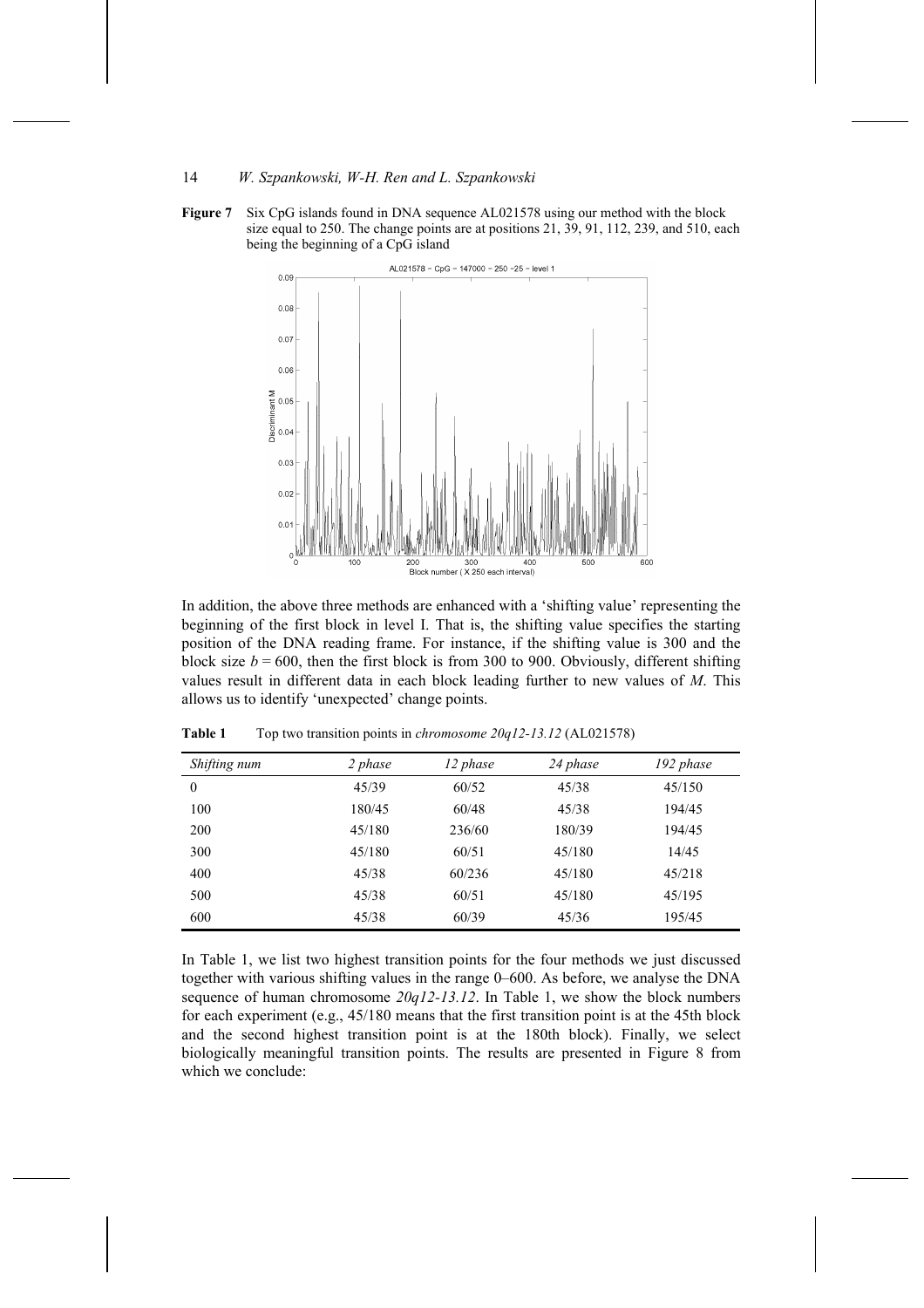- In the *2-phase method* with shifting value 400, the second highest transition point is at 38th block that corresponds to the position 22,901 bps. There is a gene (RBPSUHL) that starts at position 22,937 in the DNA sequence.
- In the *24-phase method* with shifting value 300, the transition point is at 45th block (i.e., position 27,001 bps). There is a CpG island beginning at position 27,050.
- In the *12-phase method* with shifting value 300, the highest transition point is at the 61st block corresponding to 36,601 bps. There is a gene (SDC4) that starts at position 36,558 in the DNA sequence.
- In the *192-phase method* with shifting value 200, the transition point is at the 195th block, that is, at position 1,27,001 bps. According to the DNA database, there is a gene (dj453C12.4) that begins at position 1,27,089.
- **Figure 8** The discriminant function *M* for the human chromosome *20 q12-13.12* (a) *2-phase method* with the shifting value 400; a gene (RBPSUHL) starts at the position close to 38th block; (b) *24-phase method* with shifting value 300; a CpG island begins near the 45th block; (c) *12-phase method* with shifting value 300; gene (SDC4) starts at the position near 61st block and (d) *192-phase method* with shifting value 200; gene (dj453C12.4) begins at the position near the 195th block

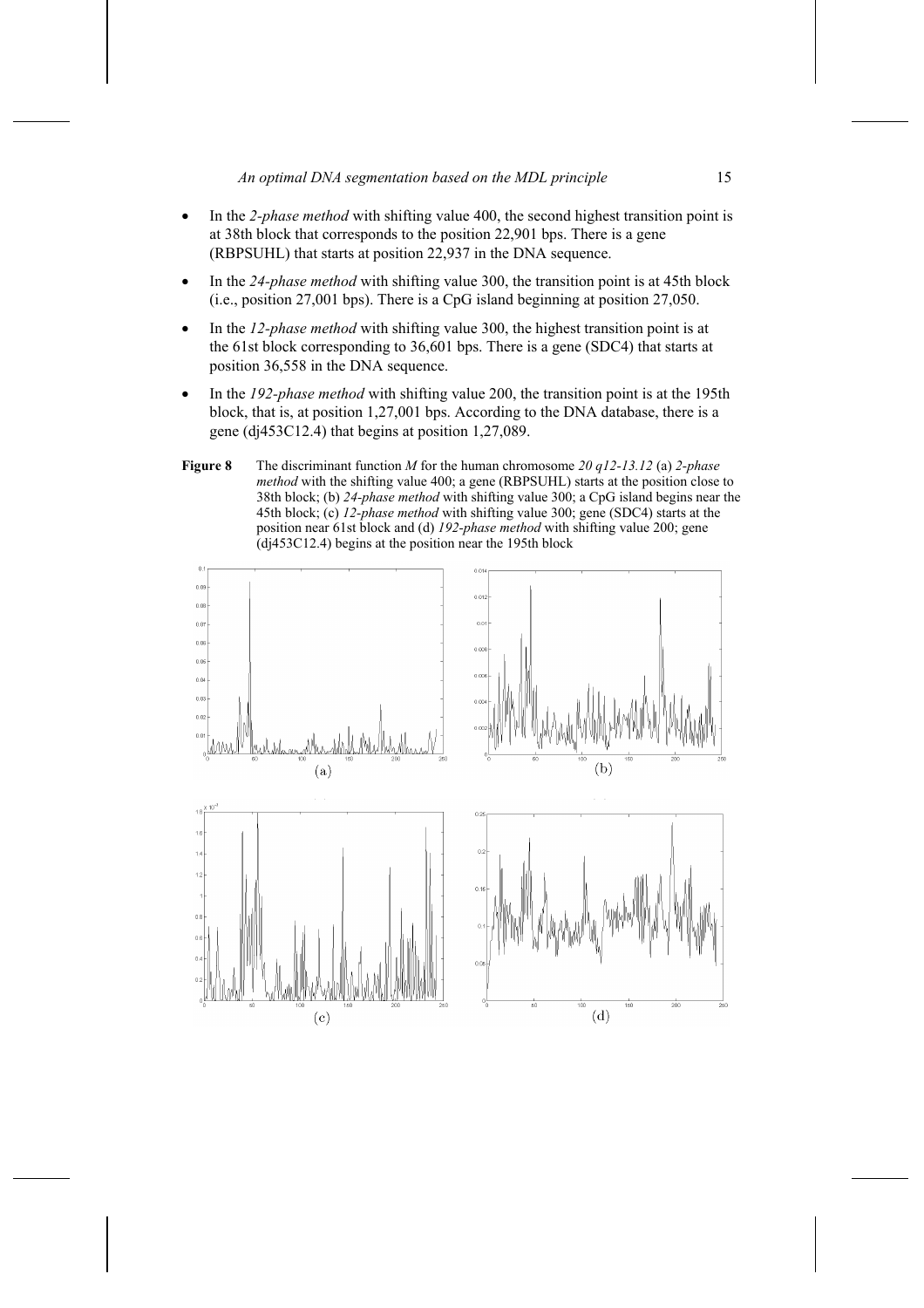### **4 Conclusion**

In conclusion, we use the algorithm and analysis of Shamir and Costello (2000) to present rigorous justifications of applying the discrimination function *M* (*x*, *y*) for DNA segmentation. We base our analysis on the Stein-Ziv lemma, and the MDL principle that guide us in the selection of block sizes. We also use several different grouping methods and shifting values to magnify change points. Experimental results confirm our theoretical predictions and coincide with biologically meaningful transition points (e.g., coding/non-coding regions, CpG islands, and starting points of genes).

Our coding/noncoding region findings suggest that:

- The *2-phase method* and the *24-phase method* produce similar results, and shifting value does not alter significantly results (e.g., the top points are around the 38th, the 45th, and the 180th block).
- Shifting helps in the *12-phase method* and the *192-phase method* (Table 1). In particular, combining *A*/*G* and *C*/*T* leads to more stable results (e.g., the transitions in the 61st and the 195th block were found, by the *12-phase method* and the *192-phase method,* respectively).
- Sometimes the first highest calculated value has biological meaning, while in other cases the second highest value leads to a biologically meaningful result. By trying various methods and shifting values, we are usually able to find interesting change points.
- For finding coding regions, we conclude that grouping the original alphabet in triplets, as in the *24-phase method* and *192-phase method*, is better than the *12-base method* proposed in Bernaola-Galván (2000).

In summary, our observations suggest that the proposed segmentation algorithm is able to identify biologically meaningful regions. Its running time is  $O(N)$ , which is very attractive for biological applications.

## **Acknowledgement**

We thank Dr. G. Shamir for useful discussions about piecewise stationary sources. Preliminary results were presented at the Computational Systems Bioinformatics, Stanford in 2003. This author's research was supported in part by NSF Grant CCR-0208709 and the NIH Grant R01 GM068959-01.

#### **References**

- Baldi, P. and Brunak, S. (2000) *Bioinformatics: The Machine Learning Approach*, MIT Press, Cambridge, Mass.
- Bernaola-Galván, P., Carpena, P., Roman-Roldán, R. and Oliver, J.L. (1999) 'Decomposition of DNA sequence complexity', *Phys. Rev. Letters*, Vol. 83, pp.3336–3339.
- Bernaola-Galván, P., Grosse, I., Carpena, P., Oliver, J.L., Roman-Roldán, R. and Stanley, H.E. (2000) 'Finding borders between coding and noncoding DNA', *Phys. Rev. Letters*, Vol. 85, pp.1342–1345.